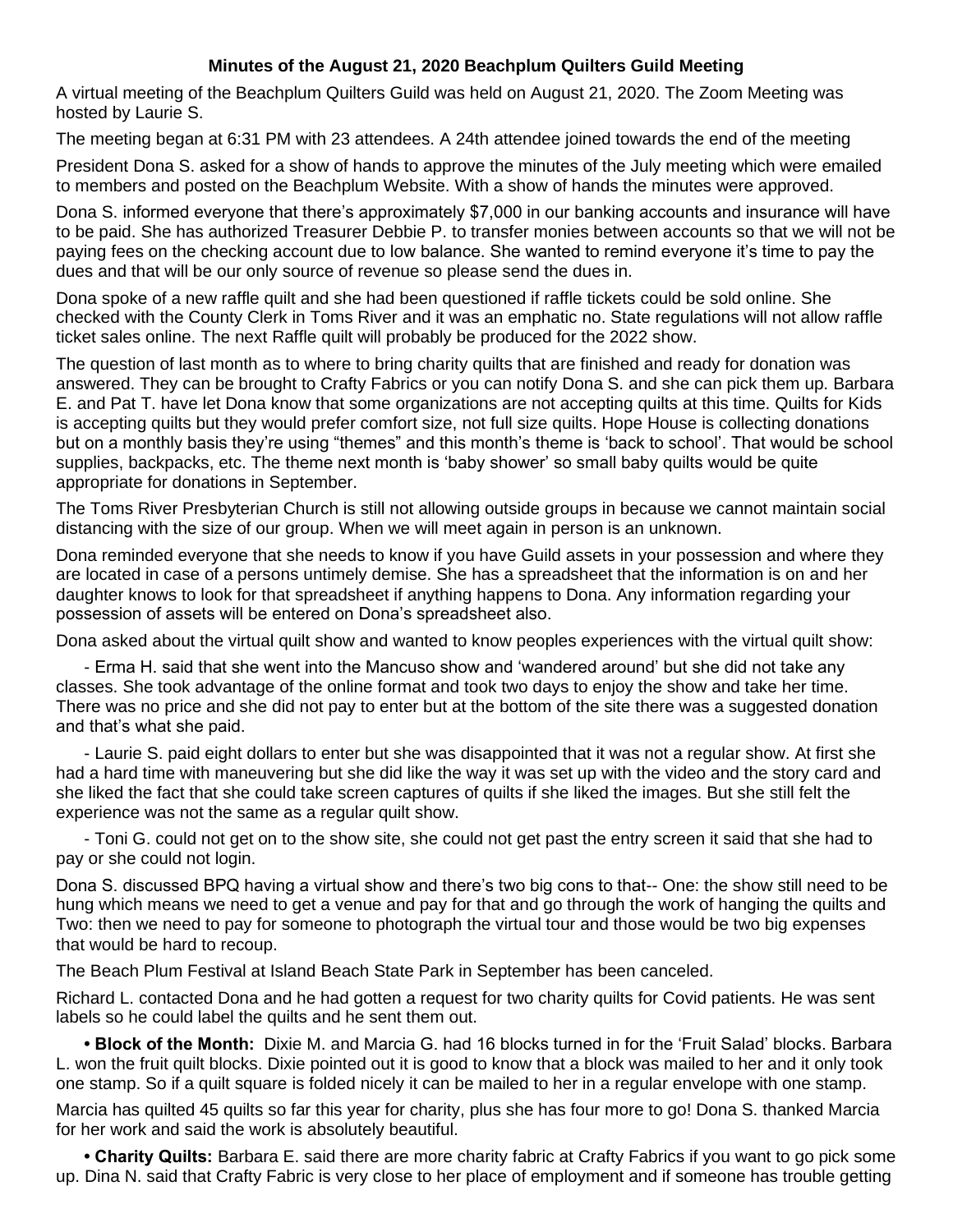there she would be happy to drop something off or pick something up, get in touch with her if someone needs help with getting there and picking up items.

Dona S. again reminded everyone that the dues are \$30 and they should be mailed to Jackie Pearce. Jackie's address is in the membership directory and it is also on the membership form on our website.

Erma H. says at this point only three quilts have been withdrawn from the quilt show as they are no longer available to display. The way it works is we will skip the numbers and not rearrange the numbering.

• Programs: Laurie S. spoke about the programs and our October speaker Jody Beck. Jody will do a Zoom trunk show and is willing to do a Zoom workshop the next day. (Her originally planned Friday Night presentation 'Planning a Quilt from A to Z' could not be done virtually.) Jody was going to get a sample created for the workshop item and get it to Laurie but she has not done that yet. The workshop would be four hours to work on the kit and then two hours on your own stuff if we wanted to add the those two hours. The workshop item is a panel with border but Jody has a different technique where she makes the border first. We need to figure out how we're going to do a zoom workshop and IF we are going to do it. The sign-up sheet will have to be in an email and you'll have to let Dona S. know you're interested. Jodie's website is <www.jodysjemsquilting.com>, you can look to see her bold and beautiful pattern, that is what we'll be making.

Mary P. asked how much the October Workshop would cost. Normally the BPQ fee is \$25 plus the kit fee from Jody Beck. The pattern is 'Bold and Beautiful' the kit is \$21 plus \$10 dollars for the pattern for a total of \$31. BPQ will probably bypass the normal \$25 dollars they charge for workshops because we are not renting a building. If we do workshop Laurie will get sent the kits and she'll distribute them to all the participants. Jody is requesting that there be a minimum of 10 people in the workshop and 20 people maximum. Jody's Friday Night lecture fee is \$225 dollars which would be paid for by the Guild, and then the four hour workshop from 10 AM to 2 PM on Saturday would be \$350. If we want to go to the six hour workshop the costs would go up but the general consensus was that six hours would be too long for a Zoom meeting. Laurie S. said that she did do the Cherrywood Fabric workshop virtually and six hours IS a long time to do the work on the computer and do the workshop work too.

Laurie S. said the fee for the lecture is reasonable and Jody is honoring her price from when she booked the lecture two years ago. There will be no hotel costs so we will not have to cover that. There is no discount for the virtual class Jody has checked around and that is not being done.

We need to get more information so we can nail down whether or not the Saturday virtual workshop is in our best interest. Dona S said her general feeling was Friday night the zoom trunk show would be good but the Saturday workshop probably not.

Dona S. is planning an executive board meeting, it will be held at Lori S's house and we must be Covid compliant with masks and social distancing. At that time we can decide whether we will have the workshop in October.

**• Show and Tell:** Emilie L. had a Little Paws Wall hanging for the lobby of a new building of an animal shelter she works with and a scrappy quilt with 256-2  $\frac{1}{2}$  inch squares. Barbara L. had a pink squares quilt made for her granddaughter.

Erma H. had fabric from her trip to Alaska 15 years ago. The quilt she made was Bears and themes from Alaska and cabins on the back. She also made the same quilt for her grandson and someday they will get to go to Alaska together, they were supposed to this summer.

Toni G. made a tote bag out marine vinyl, working with her embroidery machine for the motif. She plans to donate to the shelter she works with.

Laurie S. had four things to show: A charity quilt that was blue and rose florals, all the fabrics came from the charity box, she had her Cherrywood Challenge mini quilt that was the project in the virtual class and she had a stepping up quilt. She also had a baby quilt which was a UFO that she finished and Diane at Crafty Fabrics gave her hand on.

Ginger C. had a floral block of the month and decided to do it as a quilt as you go. She found out her grandniece is having a baby girl so it's perfect for the baby. She also made a scrappy stuffed Dachshund. Her cousin's son is getting married and the bride's color is Tiffany blue, and although it's hard to buy fabric on the Internet she found some beautiful sea blocks in Tiffany blue fabric and made a quilt with a matching pillowcase.

Janet P. had a table topper that was English paper pieced and will be hand quilted in the center section.